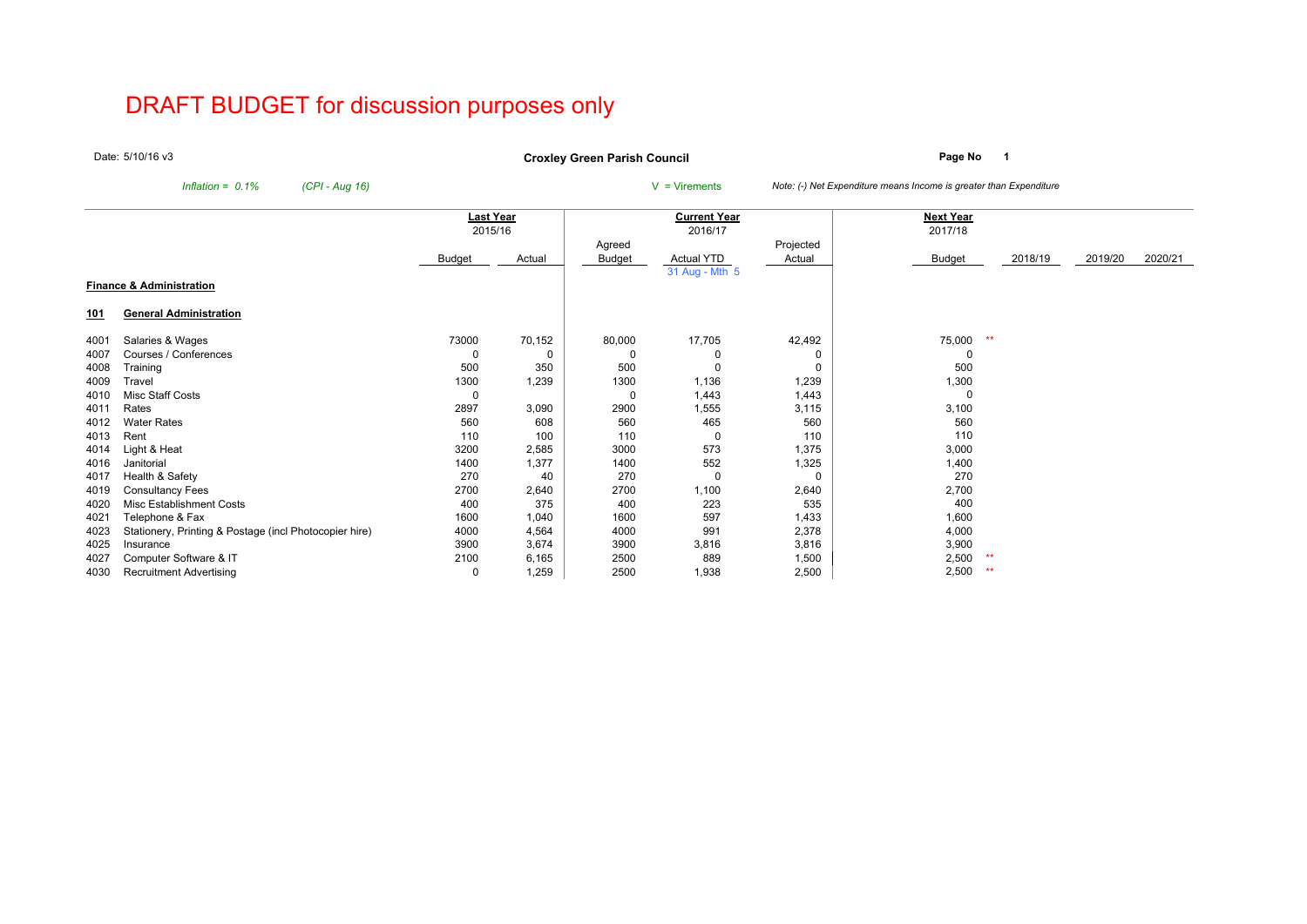## **Page No <sup>2</sup> Croxley Green Parish Council**

|                                                              |                                                                                                                                                                                                                               |                        | <b>Last Year</b><br>2015/16<br>Budget                                             | Actual                                                 | Agreed<br>Budget                               | <b>Current Year</b><br>2016/17<br>Actual YTD<br>31 Aug - Mth 5                                           | Projected<br>Actual                                                           | <b>Next Year</b><br>2017/18<br><b>Budget</b>       | 2018/19            | 2019/20           | 2020/21           |
|--------------------------------------------------------------|-------------------------------------------------------------------------------------------------------------------------------------------------------------------------------------------------------------------------------|------------------------|-----------------------------------------------------------------------------------|--------------------------------------------------------|------------------------------------------------|----------------------------------------------------------------------------------------------------------|-------------------------------------------------------------------------------|----------------------------------------------------|--------------------|-------------------|-------------------|
| 4036<br>4038<br>4042<br>4046<br>4151<br>4156<br>4157<br>4158 | <b>Property Maintenance</b><br><b>Maintenance Contracts</b><br><b>Equipment Maintenance</b><br><b>Equipment Purchased</b><br><b>Bank Charges</b><br>Audit Fees - External<br>Audit Fees - Internal<br><b>Accountancy Fees</b> |                        | 400<br>$\Omega$<br>$\Omega$<br>$\mathbf 0$<br>$\mathbf 0$<br>1,000<br>910<br>880  | 956<br>0<br>$\mathbf 0$<br>0<br>0<br>834<br>738<br>841 | 400<br>0<br>0<br>0<br>0<br>1,000<br>910<br>880 | 68<br>$\mathbf 0$<br>$\mathbf 0$<br>$\mathbf 0$<br>$\Omega$<br>$\mathbf 0$<br>$\mathbf 0$<br>$\mathbf 0$ | 400<br>$\Omega$<br>$\Omega$<br>$\Omega$<br>$\mathbf 0$<br>1,000<br>910<br>880 | 400<br>$\Omega$<br>$\Omega$<br>1,000<br>910<br>880 |                    |                   |                   |
|                                                              | Ext. Decoration of Office<br>4903/1! New Village Centre<br><b>Balancing figure</b><br>Tfr from Reserves re Salaries<br>Tfr from Reserves (if required)                                                                        |                        | $\mathbf 0$<br>$\pmb{0}$<br>$\mathbf 0$<br>$-5,000$<br>$\mathbf 0$<br>$\mathbf 0$ |                                                        | 0<br>0<br>0<br>0<br>0<br>$\Omega$              |                                                                                                          | 0<br>$\Omega$<br>$\Omega$<br>0<br>$\Omega$<br>0<br>$\Omega$                   | $\Omega$<br>$-7,000$<br>0<br>$\Omega$              |                    |                   |                   |
|                                                              | <b>OverHead Expenditure</b>                                                                                                                                                                                                   |                        | 96,127                                                                            | 102,627                                                | 110,830                                        | 33,051                                                                                                   | 69,652                                                                        | 99,030                                             | 0                  | $\mathbf 0$       | $\mathbf 0$       |
| 1001<br>1076<br>1080                                         | <b>Rent Recieved</b><br>Precept<br>Miscellaneous Income (TRDC Grant)                                                                                                                                                          |                        | $\mathbf 0$<br>273,174<br>8,428                                                   | 10<br>273,174<br>8,428                                 | 10<br>284,021<br>4,277                         | $\mathbf 0$<br>142,011<br>2,139                                                                          | 10<br>273,174<br>8,428                                                        | 10<br>279,763<br>0                                 | 10<br>$\mathbf{0}$ | 10<br>$\mathbf 0$ | 10<br>$\mathbf 0$ |
| 1090                                                         | <b>Interest Received</b>                                                                                                                                                                                                      |                        | 30                                                                                | 9                                                      | 30                                             | $-4$                                                                                                     | 0                                                                             | 6                                                  |                    |                   |                   |
|                                                              |                                                                                                                                                                                                                               | <b>Total Income</b>    | 281,632                                                                           | 281,621                                                | 288,338                                        | 144,146                                                                                                  | 281,612                                                                       | 279,779                                            | 10                 | 10                | 10                |
|                                                              | 101                                                                                                                                                                                                                           | <b>Net Expenditure</b> | $-185,505$                                                                        | $-178,994$                                             | $-177,508$                                     | $-111,095$                                                                                               | $-211,960$                                                                    | $-180,749$                                         | $-10$              | $-10$             | $-10$             |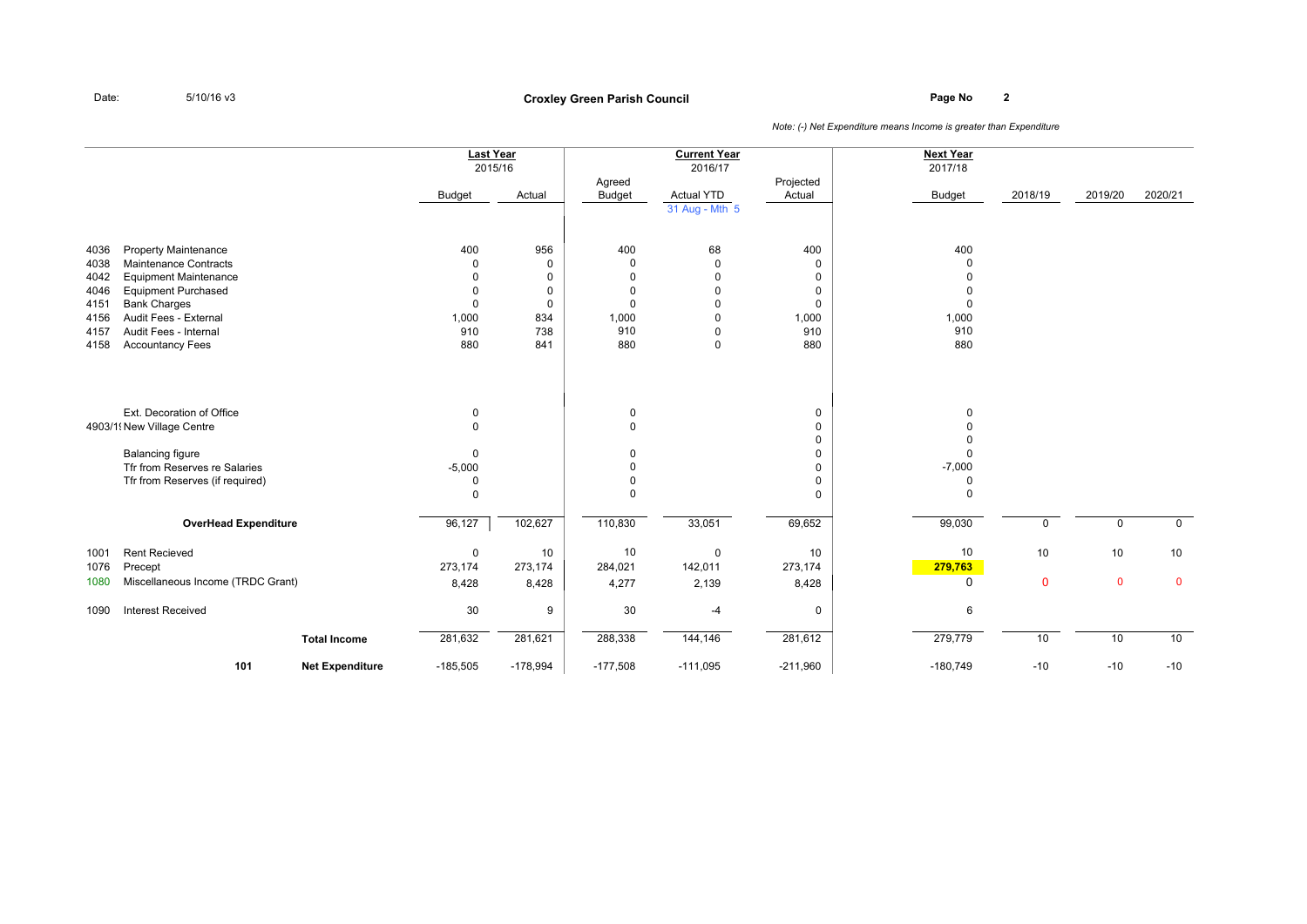**Page No <sup>3</sup> Croxley Green Parish Council**

|            |                                     |                        |        | <b>Last Year</b> |        | <b>Current Year</b> |           | <b>Next Year</b> |          |          |         |
|------------|-------------------------------------|------------------------|--------|------------------|--------|---------------------|-----------|------------------|----------|----------|---------|
|            |                                     |                        |        | 2015/16          |        | 2016/17             |           | 2017/18          |          |          |         |
|            |                                     |                        |        |                  | Agreed |                     | Projected |                  |          |          |         |
|            |                                     |                        | Budget | Actual           | Budget | <b>Actual YTD</b>   | Actual    | <b>Budget</b>    | 2018/19  | 2019/20  | 2020/21 |
|            |                                     |                        |        |                  |        | 31 Aug - Mth 5      |           |                  |          |          |         |
| <u>102</u> | <b>Local Democracy</b>              |                        |        |                  |        |                     |           |                  |          |          |         |
|            |                                     |                        |        |                  |        |                     |           |                  |          |          |         |
| 4020       | Misc Establishment Costs            |                        | 0      | 0                | 0      | $\mathbf 0$         | 0         | $\mathbf 0$      |          |          |         |
| 4024       | Subscriptions/Publications          |                        | 7400   | 7,378            | 7400   | 7,244               | 7,400     | 7,400            |          |          |         |
| 4033       | Parish Pump Newsletter              |                        | 3400   | 318              | 3400   | 1,620               | 3,400     | 3,400            |          |          |         |
| 4201       | <b>Chairman's Discretion Budget</b> |                        | 500    | 90               | 500    | $-166$              | 300       | 500              |          |          |         |
| 4251       | <b>Election Expenses</b>            |                        | 5000   | $-5,810$         | 5000   | $\Omega$            | 5,000     | 5,000            | 1,250    | 1,250    | 1,250   |
| 4300       | Events - Revels on the Green        |                        | 350    |                  | 350    | $\mathbf 0$         |           | 350              |          |          |         |
| 4832       | Trf to Elections Fund               |                        | 0      | 10,810           |        | $\Omega$            |           |                  |          |          |         |
|            | <b>OverHead Expenditure</b>         |                        | 16,650 | 12,786           | 16,650 | 8,698               | 16,100    | 16,650           | 1,250    | 1,250    | 1,250   |
|            |                                     |                        |        |                  |        |                     |           |                  |          |          |         |
| 1031       | Map Income                          |                        | 0      | 0                | 0      | 0                   | 0         | 0                |          |          |         |
| 1051       | Advertising Income                  |                        | 1,600  | 152              | 1,600  | $\Omega$            | $\Omega$  | 1,600            |          |          |         |
|            |                                     |                        |        |                  |        |                     |           |                  |          |          |         |
|            |                                     | <b>Total Income</b>    | 1,600  | 152              | 1,600  | $\mathbf 0$         | $\Omega$  | 1,600            | $\Omega$ | $\Omega$ |         |
|            |                                     |                        | 15,050 | 12,634           | 15,050 | 8,698               | 16,100    | 15,050           | 1,250    | 1,250    | 1,250   |
|            | 102                                 | <b>Net Expenditure</b> |        |                  |        |                     |           |                  |          |          |         |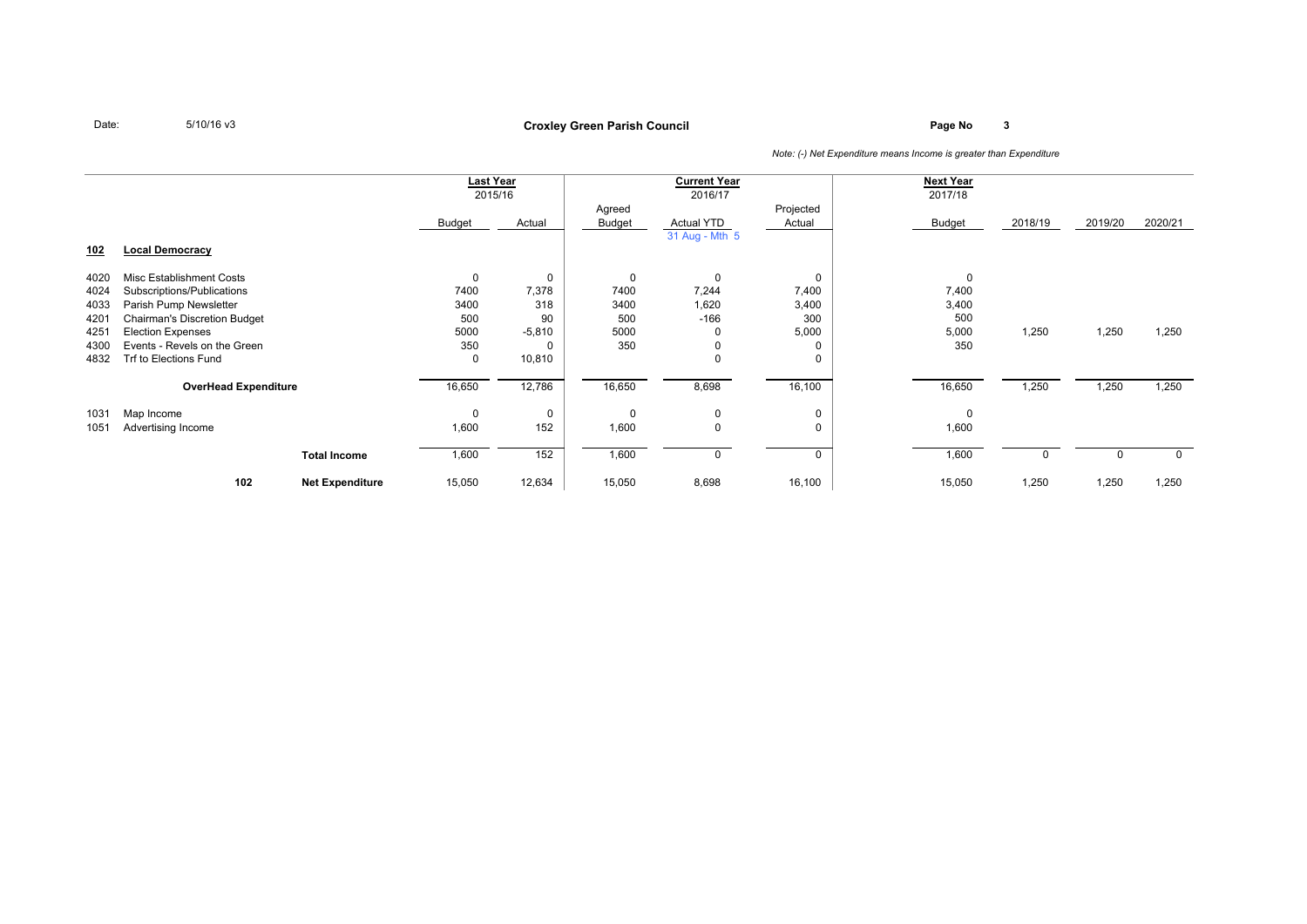### **Page No <sup>4</sup> Croxley Green Parish Council**

|            |                                 | <b>Last Year</b> |          |               | <b>Current Year</b> |           | <b>Next Year</b> |         |         |             |
|------------|---------------------------------|------------------|----------|---------------|---------------------|-----------|------------------|---------|---------|-------------|
|            |                                 |                  | 2015/16  |               | 2016/17             |           | 2017/18          |         |         |             |
|            |                                 |                  |          | Agreed        |                     | Projected |                  |         |         |             |
|            |                                 | <b>Budget</b>    | Actual   | <b>Budget</b> | <b>Actual YTD</b>   | Actual    | <b>Budget</b>    | 2018/19 | 2019/20 | 2020/21     |
|            |                                 |                  |          |               | 31 Aug - Mth 5      |           |                  |         |         |             |
| <u>103</u> | Groundworks                     |                  |          |               |                     |           |                  |         |         |             |
| 4001       | Salaries & Wages                | 52,000           | 43,757   | 57,200        | 9,495               | 22,788    | $**$<br>60,300   |         |         |             |
| 4006       | <b>Protective Clothing</b>      | 340              | 171      | 340           | 274                 | 300       | 340              |         |         |             |
| 4008       | Training                        | 500              | 200      | 500           | 655                 | 700       | 500              |         |         |             |
| 4010       | <b>Misc Staff Costs</b>         | 730              | 771      | 730           | 211                 | 506       | 730              |         |         |             |
| 4012       | <b>Water Rates</b>              | 700              | 662      | 700           | 0                   | 700       | 700              |         |         |             |
| 4016       | Janitorial                      | 0                | $\Omega$ | 0             | 0                   | 0         | 0                |         |         |             |
| 4017       | Health & Safety                 | 500              | 215      | 500           | $\overline{2}$      | 5         | 500              |         |         |             |
| 4018       | Refuse/Green Waste Disposal     | $\mathbf 0$      | 94       | 0             | 60                  | 144       |                  |         |         |             |
| 4020       | <b>Misc Establishment Costs</b> | $\Omega$         | $\Omega$ | 0             | 0                   | 0         | 0                |         |         |             |
| 4036       | <b>Property Maintenance</b>     | 500              | 155      | 500           | $\Omega$            | 0         | 500              |         |         |             |
| 4037       | Grounds Maintenance             | 1,500            | 494      | 1,500         | 503                 | 1,207     | 1,500            |         |         |             |
| 4038       | <b>Maintenance Contracts</b>    | 2,000            | $\Omega$ | 2,000         | 0                   | 0         | 2,000            |         |         |             |
| 4041       | <b>Equipment Hire</b>           | $\Omega$         | 181      | $\Omega$      | -0                  | 0         | $\Omega$         |         |         |             |
| 4042       | <b>Equipment Maintenance</b>    | 1,500            | 149      | 1,500         | 0                   | 0         | 1,500            |         |         |             |
| 4046       | <b>Equipment Purchased</b>      | 750              | 1,030    | 500           | $\mathbf 0$         | 0         | 500              |         |         |             |
| 4047       | Footpath Maintenance            | $\Omega$         | $\Omega$ | 0             | 0                   | 0         | $\Omega$         |         |         |             |
| 4051       | Vehicle License & Insurance     | 2,500            | 1,886    | 2,500         | 1,833               | 1,833     | 2,500            |         |         |             |
| 4055       | Fuel & Oil - LS08 WCP           | 1,000            | 918      | 1,000         | 385                 | 924       | 1,000            |         |         |             |
| 4060       | Fuel & Oil - Groundworks        | 840              | 288      | 840           | 220                 | 528       | 840              |         |         |             |
| 4070       | Maintenance - LS08 WCP          | 560              | 498      | 560           | 539                 | 560       | 560              |         |         |             |
| 4071       | Maintenance - Tractor           | 1,100            | $\Omega$ | 1,100         | 0                   | 300       | 1,100            |         |         |             |
| 4072       | Maintenance - Ride on Mower     | 500              | 255      | 500           | 297                 | 400       | 500              |         |         |             |
|            | <b>OverHead Expenditure</b>     | 67,520           | 51,724   | 72,470        | 14,474              | 30,895    | 75,570           | 0       | 0       | $\mathbf 0$ |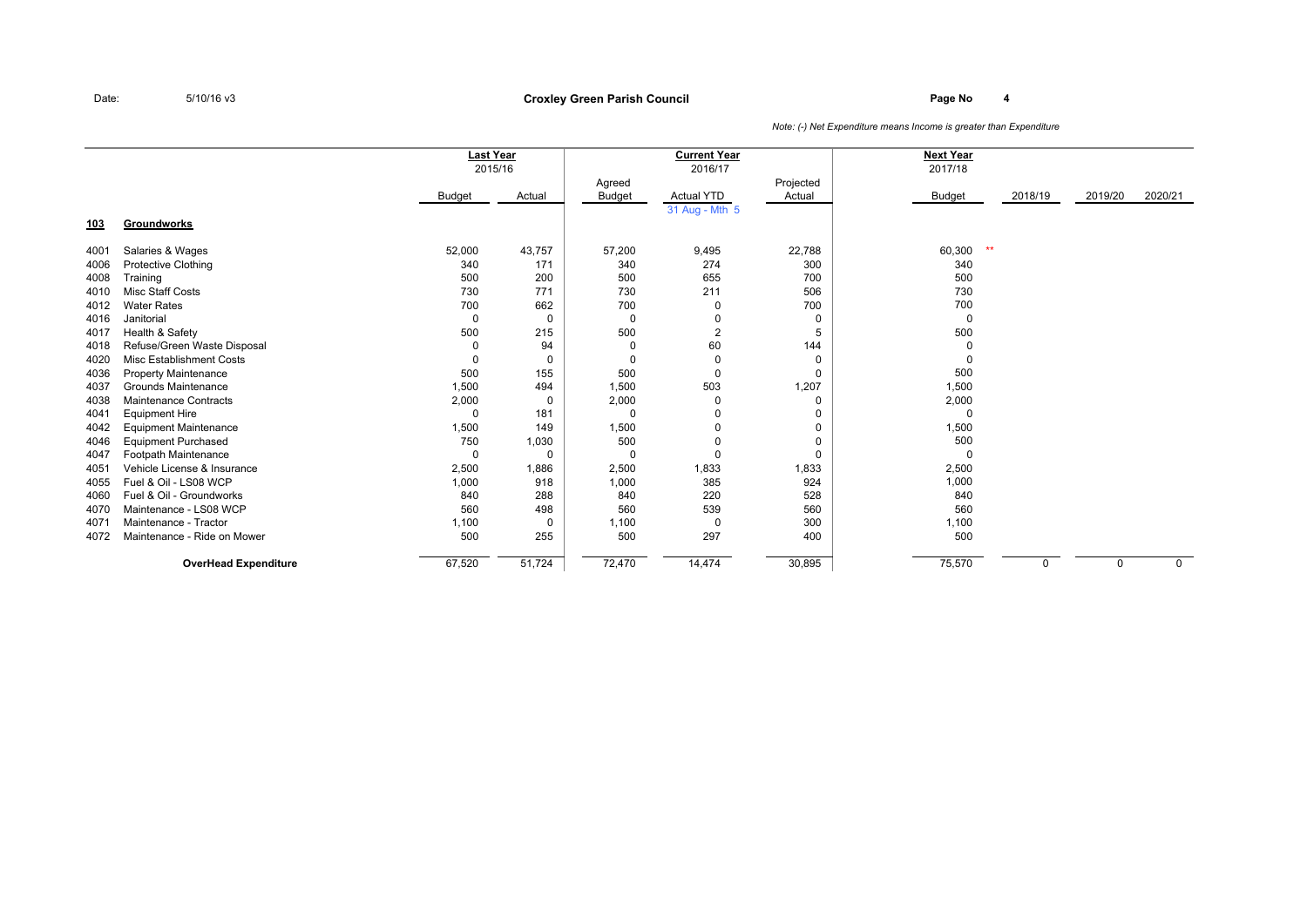### **Page No <sup>5</sup> Croxley Green Parish Council**

|              |                                                   |                        | <b>Last Year</b> | 2015/16  |                  | <b>Current Year</b><br>2016/17      |                     | <b>Next Year</b><br>2017/18 |         |         |             |
|--------------|---------------------------------------------------|------------------------|------------------|----------|------------------|-------------------------------------|---------------------|-----------------------------|---------|---------|-------------|
|              |                                                   |                        | Budget           | Actual   | Agreed<br>Budget | <b>Actual YTD</b><br>31 Aug - Mth 5 | Projected<br>Actual | Budget                      | 2018/19 | 2019/20 | 2020/21     |
| 1061         | Agency Income - HCC Mtce                          |                        | $\mathbf 0$      | 0        | 0                | $\mathbf 0$                         | 0                   | 0                           |         |         |             |
| 1062<br>1080 | Agency Income - TRDC Mtce<br>Miscellaneous Income |                        | 0<br>0           | 0<br>0   | $\mathbf 0$<br>0 | $\mathbf{0}$<br>$\mathbf{0}$        | 0<br>0              | 0<br>$\mathbf 0$            |         |         |             |
|              |                                                   | <b>Total Income</b>    | 0                | $\Omega$ | 0                | 0                                   | 0                   | 0                           | 0       | 0       | 0           |
|              | 103                                               | <b>Net Expenditure</b> | 67,520           | 51,724   | 72,470           | 14,474                              | 30,895              | 75,570                      | 0       | 0       | $\mathbf 0$ |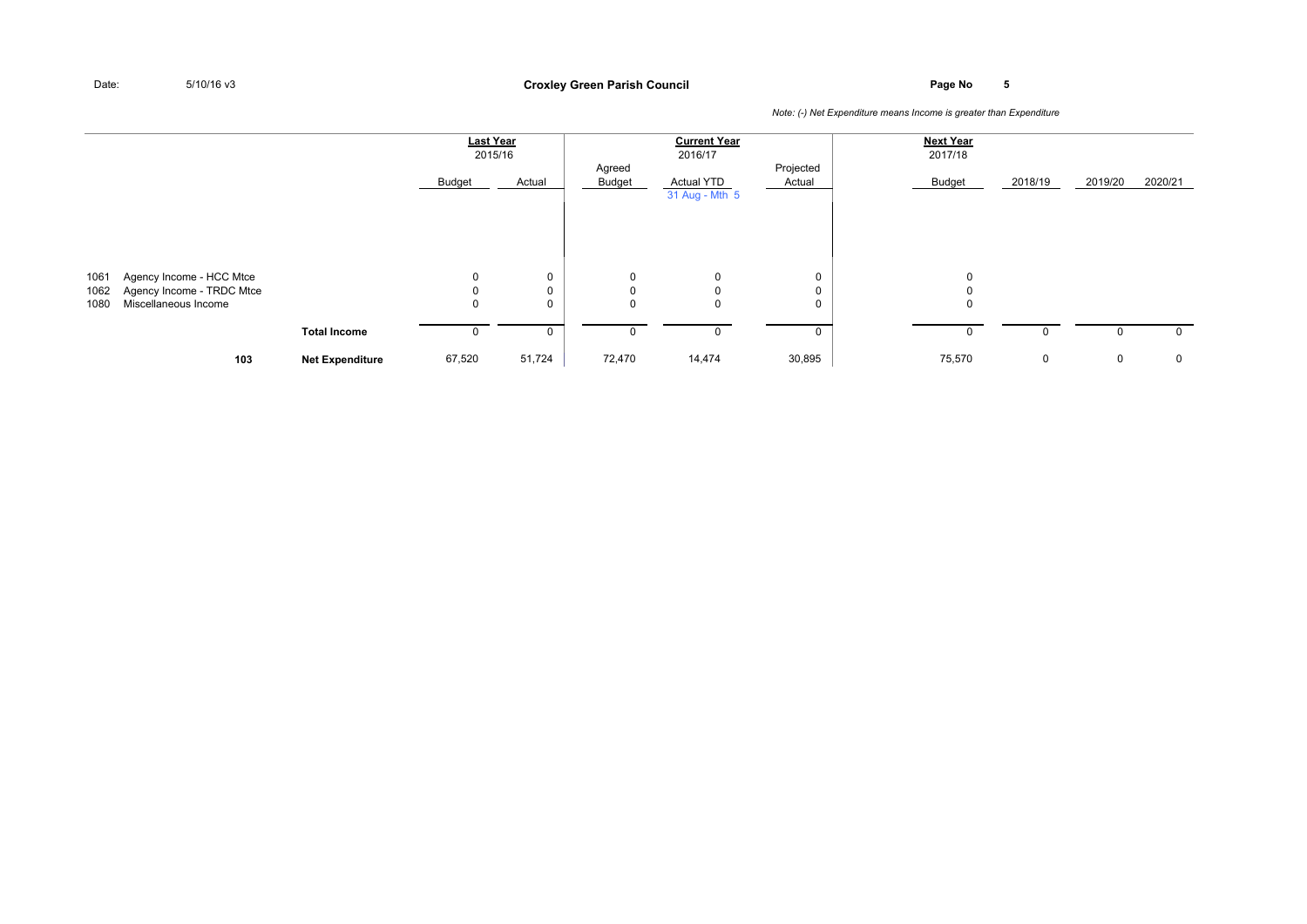**Page No <sup>6</sup> Croxley Green Parish Council**

|              |                                                          |                        | <b>Last Year</b>     | 2015/16              |                      | <b>Current Year</b><br>2016/17      |                      | <b>Next Year</b><br>2017/18 |             |             |             |
|--------------|----------------------------------------------------------|------------------------|----------------------|----------------------|----------------------|-------------------------------------|----------------------|-----------------------------|-------------|-------------|-------------|
|              |                                                          |                        | <b>Budget</b>        | Actual               | Agreed<br>Budget     | <b>Actual YTD</b><br>31 Aug - Mth 5 | Projected<br>Actual  | Budget                      | 2018/19     | 2019/20     | 2020/21     |
| 107          | <b>Grants (incl S137/S145)</b>                           |                        |                      |                      |                      |                                     |                      |                             |             |             |             |
| 4200         | <b>Councils Charity Expenditure</b>                      |                        | 3,000                | 3,297                | 3,000                | $\mathbf 0$                         | 3,000                | 3,000                       |             |             |             |
| 4260         | Community/Village Hall Grant                             |                        | 8,425                | 8,425                | 8,988                | 8,988                               | 8,988                | 8,988                       |             |             |             |
| 4711         | Grants:<br>S137 etc - General                            |                        | 1,500                | 807                  | 1,500                | $-1,314$                            | $-1,314$             | 1,500                       |             |             |             |
|              | Stained Glass Window or Doors at All Saints Church       |                        | 5,000                | $\mathbf 0$          | 5,000                | $\mathbf 0$                         | 0                    | 5,000                       |             |             |             |
|              | Tfr from Reserves                                        |                        | $\mathbf 0$          |                      | $-5,000$             |                                     | 0                    | $-5,000$                    |             |             |             |
|              | <b>OverHead Expenditure</b>                              |                        | 17,925               | 12,529               | 13,488               | 7,674                               | 10,674               | 13,488                      | $\mathbf 0$ | 0           | $\mathbf 0$ |
| 1077<br>1200 | <b>Grants Received</b><br><b>Councils Charity Income</b> |                        | $\mathbf 0$<br>3,000 | $\mathbf 0$<br>3,682 | $\mathbf 0$<br>3,000 | $\overline{0}$<br>208               | $\mathbf 0$<br>3,000 | $\mathbf 0$<br>3,000        |             |             |             |
|              |                                                          | <b>Total Income</b>    | 3,000                | 3,682                | 3,000                | 208                                 | 3,000                | 3,000                       | $\Omega$    | $\mathbf 0$ | $\mathbf 0$ |
|              | 107                                                      | <b>Net Expenditure</b> | 14,925               | 8,847                | 10,488               | 7,466                               | 7,674                | 10,488                      | $\mathbf 0$ | $\mathbf 0$ | $\mathbf 0$ |
| <u>150</u>   | <b>Community/Village Hall</b>                            |                        |                      |                      |                      |                                     |                      |                             |             |             |             |
|              | Works                                                    |                        | $\pmb{0}$            | $\mathbf 0$          | $\mathsf{O}$         | $\mathbf 0$                         | 0                    | $\pmb{0}$                   | $\mathbf 0$ | $\pmb{0}$   | $\mathbf 0$ |
|              | Tfr from Reserves                                        |                        | $\mathbf 0$          | $\mathbf 0$          | 0                    | $\overline{0}$                      | 0                    | $\mathbf 0$                 | $\mathbf 0$ | 0           | $\mathbf 0$ |
|              | <b>OverHead Expenditure</b>                              |                        | $\mathbf 0$          | $\mathbf 0$          | $\mathsf{O}$         | $\mathbf 0$                         | $\overline{0}$       | $\mathbf 0$                 | $\mathbf 0$ | $\mathbf 0$ | $\mathbf 0$ |
|              |                                                          |                        | $\pmb{0}$            | $\mathsf 0$          | $\mathsf{O}$         | $\mathbf 0$                         | 0                    | $\mathbf 0$                 |             |             |             |
|              |                                                          | <b>Total Income</b>    | $\mathbf 0$          | $\mathbf 0$          | $\mathsf{O}$         | $\mathbf 0$                         | $\mathbf 0$          | $\mathbf 0$                 | $\mathbf 0$ | 0           | $\mathbf 0$ |
|              | 150                                                      | <b>Net Expenditure</b> | $\mathbf 0$          | $\mathsf 0$          | 0                    | $\pmb{0}$                           | 0                    | $\pmb{0}$                   | 0           | 0           | 0           |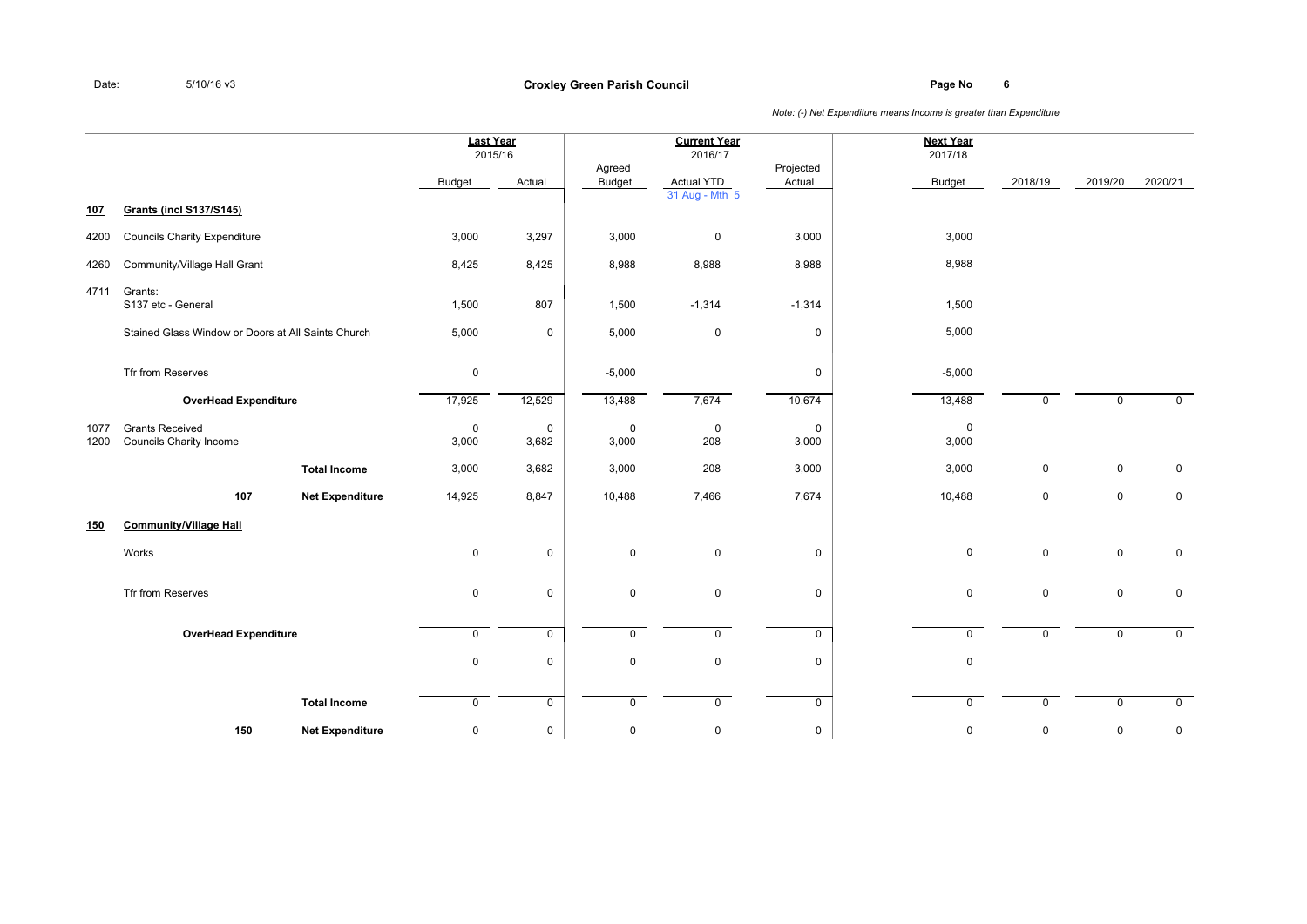# **Page No <sup>7</sup> Croxley Green Parish Council**

|            |                                                       |               | <b>Last Year</b><br>2015/16 |               | <b>Current Year</b><br>2016/17 |            | <b>Next Year</b><br>2017/18 |         |         |         |
|------------|-------------------------------------------------------|---------------|-----------------------------|---------------|--------------------------------|------------|-----------------------------|---------|---------|---------|
|            |                                                       |               |                             | Agreed        |                                | Projected  |                             |         |         |         |
|            |                                                       | <b>Budget</b> | Actual                      | <b>Budget</b> | <b>Actual YTD</b>              | Actual     | <b>Budget</b>               | 2018/19 | 2019/20 | 2020/21 |
|            |                                                       |               |                             |               | 31 Aug - Mth 5                 |            |                             |         |         |         |
| <u>199</u> | F & A Capital & Projects                              |               |                             |               |                                |            |                             |         |         |         |
| 4175       | Sale of Assets                                        | 0             | 0                           | 0             | 0                              | 0          | $\mathbf 0$                 |         |         |         |
| 4823       | Tfr to Vehicle Repl Fund                              | 4,000         | 4,000                       | 4,000         |                                | 4,000      | 4,000                       |         |         |         |
| 4824       | Tfr to Equipt Repl Fund                               | 3,000         | 3,000                       | 3,000         |                                | 3,000      | 3,000                       |         |         |         |
| 4873       | Tfr from Vehicle Repl Fund                            | $\Omega$      | 0                           | $\Omega$      |                                | $\Omega$   |                             |         |         |         |
| 4874       | Tfr from Equipt Repl Fund                             | U             | 0                           | $\Omega$      |                                | $\Omega$   |                             |         |         |         |
| 4901       | CAP F & A - Eqpt Purchase:-                           | 0             | $\Omega$                    | $\Omega$      |                                | 0          |                             |         |         |         |
| c4046/     | Replacement gazebo (£555)                             | 490           | c4046/103                   | $\Omega$      |                                | 0          |                             |         |         |         |
|            | c4046/1Four folding tables (£157)                     | 160           | c4046/103                   | $\Omega$      |                                | 0          |                             |         |         |         |
|            | c4027/1Virtual Notice Board (updated web site £3,400) | 0             | c4027/101                   | 0             |                                | 0          | $\Omega$                    |         |         |         |
|            | <b>Annual Civic Award</b>                             | 0             |                             | 200           |                                | 200        | 200                         |         |         |         |
|            |                                                       |               |                             |               |                                |            |                             |         |         |         |
|            | Depot Extension (Plans)                               | 3,000         | 0                           | 3,000         |                                | 0          | 3,000                       |         |         | 15,000  |
|            | Trf from Reserves (Depot Extension Plans)             | $-3,000$      | 0                           | $-3,000$      |                                | $\Omega$   | $-3,000$                    |         |         |         |
|            | Depot Extension                                       | 0             | 0                           | 0             | 0                              | 0          | $\Omega$                    |         | 15,000  |         |
| 4903       | CAP F&A New Village Centre                            | 0             | $\Omega$                    | O             | 0                              | $\Omega$   |                             |         |         |         |
| 4963       | PCSO Funding                                          | 28,500        | 28,500                      | 28,500        | 7,125                          | 28,500     | 28,500                      |         |         |         |
|            |                                                       | 0             |                             | O             |                                |            | $\Omega$                    |         |         |         |
|            | <b>OverHead Expenditure</b>                           | 36,150        | 35,500                      | 35,700        | 7,125                          | 35,700     | 35,700                      | 0       | 15,000  | 15,000  |
|            | 199<br><b>Net Expenditure</b>                         | 36,150        | 35,500                      | 35,700        | 7,125                          | 35,700     | 35,700                      | 0       | 15,000  | 15,000  |
| 1080       | Miscellaneous Income                                  | 0             | 100                         | 0             |                                |            | $\mathbf 0$                 | 0       | 0       | 0       |
|            | Finance & Administration - Expenditure                | 234,372       | 215,166                     | 249,138       | 71,022                         | 163.021    | 240.438                     | 1,250   | 16,250  | 16,250  |
|            | Income                                                | 286,232       | 285,555                     | 292,938       | 144,354                        | 284,612    | 284,379                     | 10      | 10      | 10      |
|            | <b>Net Expenditure</b>                                | $-51,860$     | $-70,389$                   | $-43,800$     | $-73,332$                      | $-121,591$ | $-43,941$                   | 1,240   | 16,240  | 16,240  |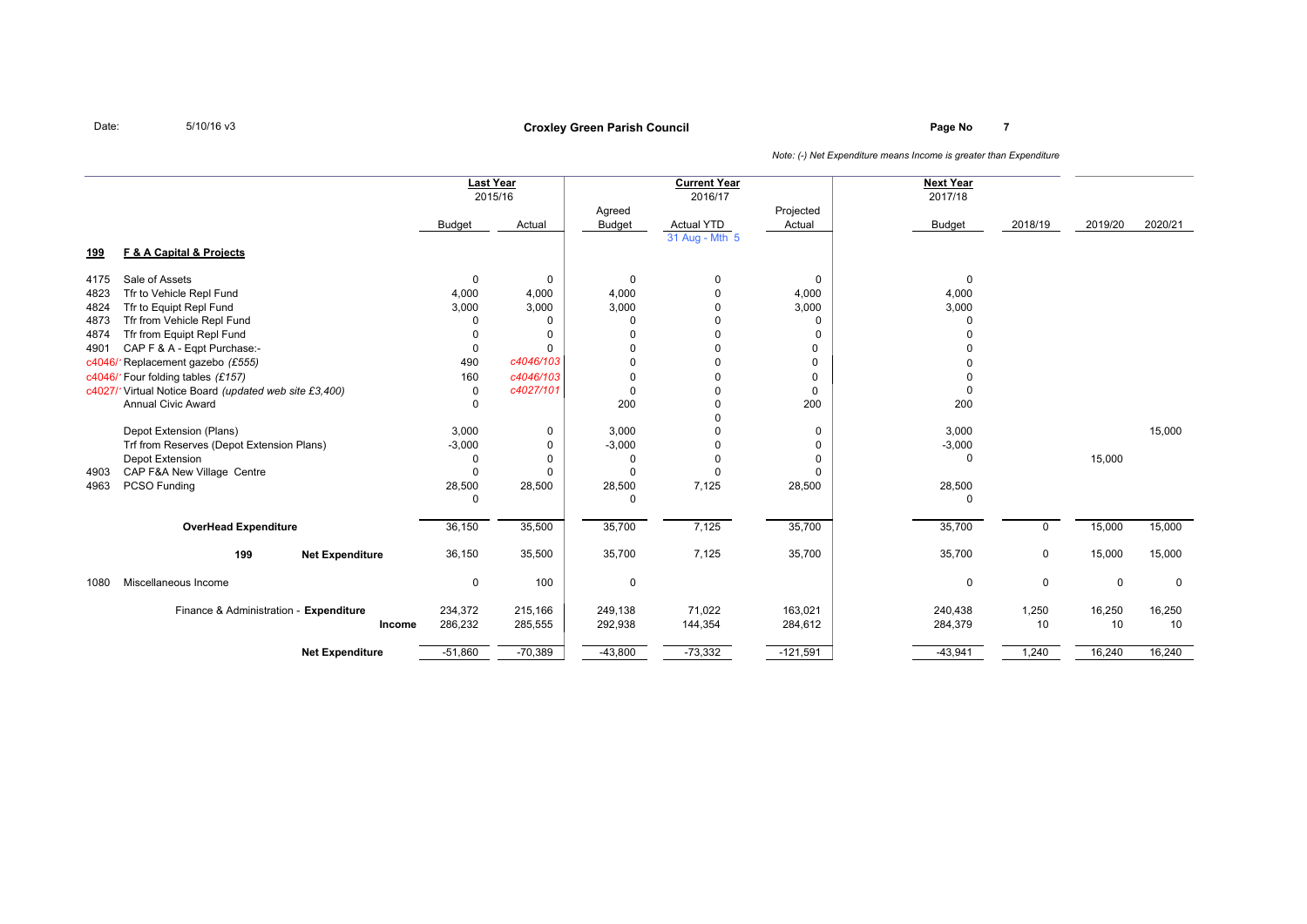# **Page No <sup>8</sup> Croxley Green Parish Council**

|      |                                  | Last Year<br>2016/17 |             |                  | <b>Current Year</b><br>2016/17      |                     | <b>Next Year</b><br>2017/18 |         |             |         |
|------|----------------------------------|----------------------|-------------|------------------|-------------------------------------|---------------------|-----------------------------|---------|-------------|---------|
|      |                                  | Budget               | Actual      | Agreed<br>Budget | <b>Actual YTD</b><br>31 Aug - Mth 5 | Projected<br>Actual | Budget                      | 2018/19 | 2019/20     | 2020/21 |
|      | <b>Environment &amp; Amenity</b> |                      |             |                  |                                     |                     |                             |         |             |         |
| 202  | <b>The Green</b>                 |                      |             |                  |                                     |                     |                             |         |             |         |
| 4042 | <b>Equipment Maintenance</b>     | $\mathbf 0$          | 0           | 0                | $\mathbf 0$                         | 0                   | 0                           | 0       | $\mathbf 0$ | 0       |
|      | Fly tipping                      |                      |             | 500              |                                     |                     | 500                         | 500     | 500         | 500     |
|      | <b>OverHead Expenditure</b>      | 0                    | 0           | 500              |                                     |                     | 500                         | 500     | 500         | 500     |
|      | 202<br><b>Net Expenditure</b>    | $\mathbf 0$          | $\mathbf 0$ | 500              | $\mathbf 0$                         | 0                   | 500                         | 500     | 500         | 500     |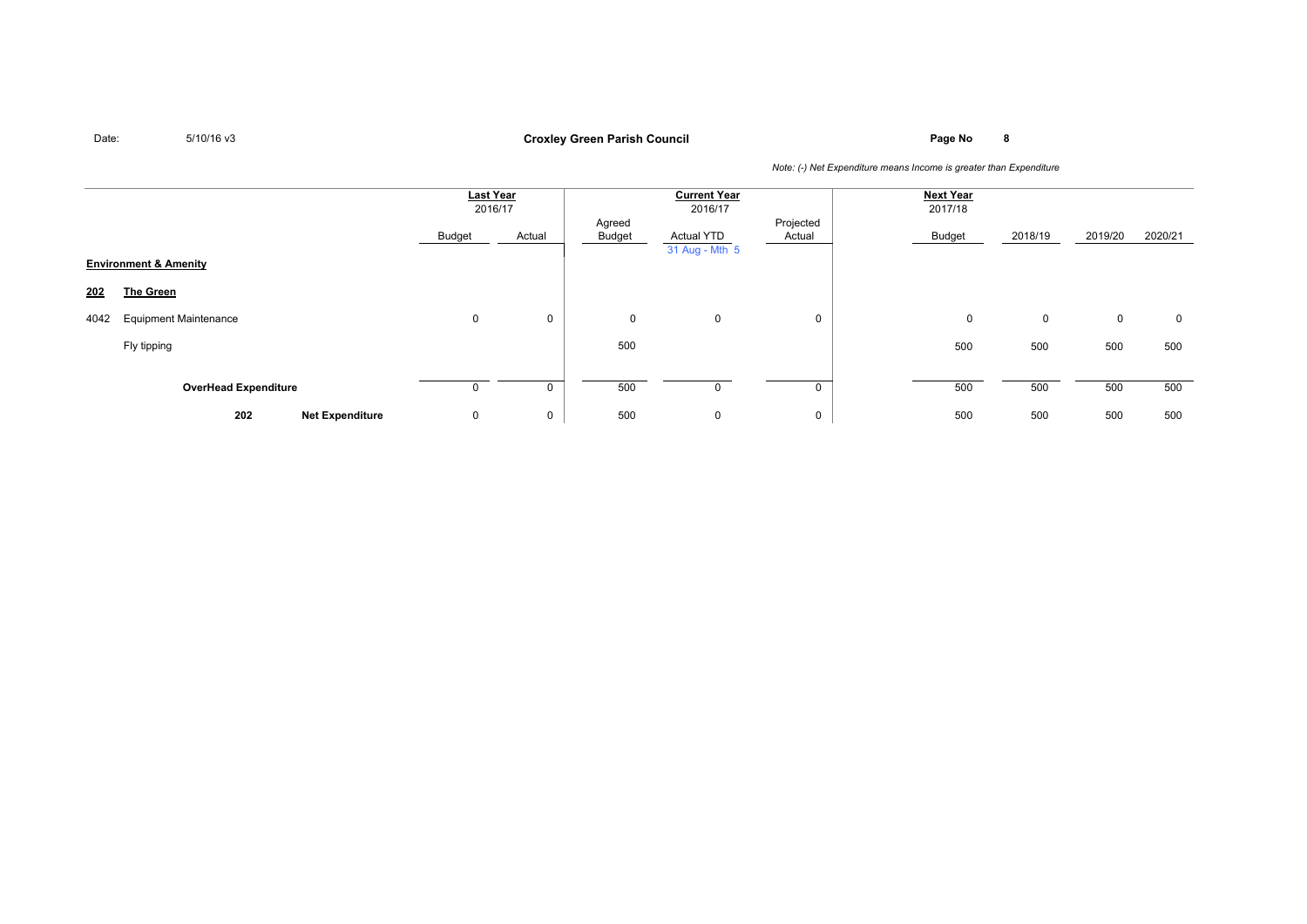### **Page No <sup>9</sup> Croxley Green Parish Council**

|      |                                                                                              |               | Last Year<br>2015/16 |                  | <b>Current Year</b><br>2016/17 |                     | <b>Next Year</b><br>2017/18 |             |             |             |
|------|----------------------------------------------------------------------------------------------|---------------|----------------------|------------------|--------------------------------|---------------------|-----------------------------|-------------|-------------|-------------|
|      |                                                                                              | <b>Budget</b> | Actual               | Agreed<br>Budget | <b>Actual YTD</b>              | Projected<br>Actual | <b>Budget</b>               | 2018/19     | 2019/20     | 2020/21     |
|      |                                                                                              |               |                      |                  | 31 Aug - Mth 5                 |                     |                             |             |             |             |
| 203  | Open Spaces & Trees                                                                          |               |                      |                  |                                |                     |                             |             |             |             |
| 4037 | Grounds Maintenance                                                                          | 0             | 0                    | $\Omega$         | $\Omega$                       | 0                   | $\Omega$                    | 0           | 0           | 0           |
| 4038 | Maintenance Contracts                                                                        | 0             | 0                    | $\Omega$         | 0                              | 0                   | $\Omega$                    | $\mathbf 0$ | 0           | $\Omega$    |
| 4048 | Plants, Shrubs & Trees - General                                                             | 500           | 0                    | 500              | $\Omega$                       | $\Omega$            | 500                         | 500         | 500         | 500         |
| 4049 | Dog Hygiene                                                                                  | 10,000        | 13,064               | 10,000           | 3,794                          | 10,000              | 10,000                      | 10,000      | 10,000      | 10,000      |
|      | £4.146<br>$\rightarrow$ At mth x<br>- Disposal<br>£1,064<br>$\rightarrow$ At mth x<br>- Bags |               |                      |                  |                                |                     |                             |             |             |             |
|      | Purchase of 4x dogs Waste bin dispensers                                                     | $\mathbf{0}$  | $\mathbf{0}$         | $\Omega$         | $\Omega$                       | $\Omega$            | 591                         | 591         | 591         |             |
| 4699 | <b>Stones Orchard Fund</b><br>- Hedging                                                      | 1,000         |                      | 1,500            | $\Omega$                       | <sup>0</sup>        | 1,500                       | 500         |             |             |
|      | - Hedge Consult                                                                              | 500           |                      | $\Omega$         | $\Omega$                       | <sup>0</sup>        | $\Omega$                    |             |             |             |
|      | - Trees                                                                                      |               |                      |                  |                                |                     |                             |             |             |             |
|      | - Projects                                                                                   | 1,000         | 71                   | 1,000            |                                | 0                   | 1,000                       | 1,000       | 1,000       | 1,000       |
|      | From Reserves to Stones Orchard Fund                                                         |               | 2,429                | $-1,000$         | U                              | <sup>0</sup>        | $-1,000$                    |             |             |             |
|      | From Reserves (ex Plants. Shrubs & Trees - General 2014)                                     | $-500$        |                      | $-500$           | 0                              | $\Omega$            | $-500$                      |             |             |             |
|      | From Reserves (ex Hedging 2014)                                                              | $-1000$       |                      | $-1000$          | $\Omega$                       | $\Omega$            | $-1,000$                    | $-1000$     | $-1000$     |             |
|      | <b>OverHead Expenditure</b>                                                                  | 11,500        | 15,564               | 10,500           | 3,794                          | 10,000              | 11,091                      | 11,591      | 11,091      | 11,500      |
| 1077 | <b>Grants Received</b>                                                                       | 0             | 0                    | 0                | 0                              | 0                   | $\mathbf 0$                 | 0           | $\mathbf 0$ | 0           |
| 10   | Dog Bag Donations                                                                            |               |                      | 200              |                                |                     | 200                         |             |             |             |
|      | <b>Total Income</b>                                                                          | 0             | $\mathbf 0$          | 200              | $\Omega$                       | 0                   | 200                         | $\Omega$    | $\Omega$    | $\mathbf 0$ |
|      | 203<br><b>Net Expenditure</b>                                                                | 11,500        | 15,564               | 10,300           | 3,794                          | 10,000              | 10,891                      | 11,591      | 11,091      | 11,500      |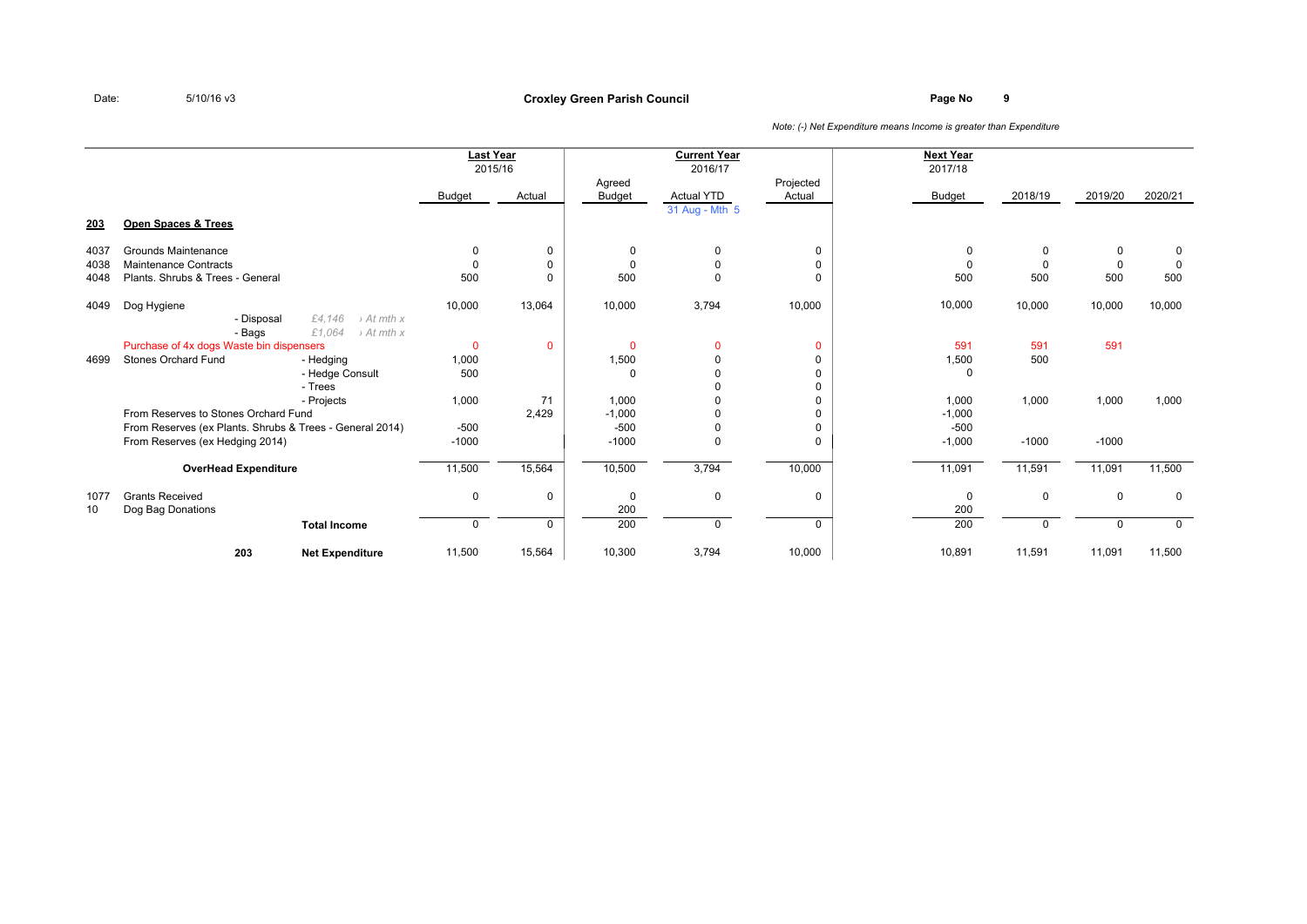### **Page No <sup>10</sup> Croxley Green Parish Council**

|      |                                      |                        |               | <b>Last Year</b><br>2015/16 |                         | <b>Current Year</b><br>2016/17 |                     | <b>Next Year</b><br>2017/18 |             |             |             |
|------|--------------------------------------|------------------------|---------------|-----------------------------|-------------------------|--------------------------------|---------------------|-----------------------------|-------------|-------------|-------------|
|      |                                      |                        | <b>Budget</b> | Actual                      | Agreed<br><b>Budget</b> | <b>Actual YTD</b>              | Projected<br>Actual | <b>Budget</b>               | 2018/19     | 2019/20     | 2020/21     |
|      |                                      |                        |               |                             |                         | 31 Aug - Mth 5                 |                     |                             |             |             |             |
| 211  | <b>Events/Projects</b>               |                        |               |                             |                         |                                |                     |                             |             |             |             |
| 4601 | <b>Garden Competition</b>            |                        | $\pmb{0}$     | 0                           | 0                       | $\mathbf 0$                    | 0                   | 0                           |             |             |             |
| 4602 | Quiz Night                           |                        | 50            | 0                           | 50                      | $\overline{0}$                 | 50                  | 50                          |             |             |             |
| 4604 | Campaigns & Comps.                   |                        | $\mathbf 0$   | $\Omega$                    | $\Omega$                | $\Omega$                       | $\mathbf 0$         | $\mathbf 0$                 |             |             |             |
| 4605 | Christmas Lights                     |                        | 9,500         | 10,372                      | 8,500                   | 459                            | 8,900               | 8,500                       |             |             |             |
| 4610 | Fireworks on Green                   |                        | 5,000         | 5,317                       | 5,000                   | $\Omega$                       | 5,000               | 5,000                       |             |             |             |
| 4611 | Senior Citizens Seaside/Outing       |                        | 1,200         | 1,100                       | 1,200                   | 1,050                          | 1,050               | 1,200                       | 1,200       | 1,200       |             |
| 4615 | Library Xmas Tree (External)         |                        | 500           | 541                         | 500                     | $\Omega$                       | 500                 | 500                         |             |             |             |
| 4616 | Picnic in the Park                   |                        | 500           | $\Omega$                    | $\mathbf 0$             | $\Omega$                       | 0                   | 0                           | $\mathbf 0$ | 0           |             |
| 4617 | Wassail                              |                        | 150           | 0                           | 150                     | $\Omega$                       | 50                  | 50                          | 50          | 50          |             |
| 4618 | Dog Show                             |                        | 200           | 50                          | 200                     | $\Omega$                       | 50                  | 50                          | 50          | 50          |             |
| 4619 | Local Travel Map                     |                        | 1,000         | 1,000                       | 1,000                   | $\Omega$                       | 0                   | 1,000                       |             |             |             |
| 4620 | <b>Bird Boxes</b>                    |                        | 150           | $\mathbf 0$                 | 150                     | $\Omega$                       | 150                 | 150                         | 150         | 150         |             |
| 4621 | Ponds                                |                        | $\mathbf 0$   | 0                           | $\mathbf 0$             | $-1,000$                       | $-680$              | $\mathbf 0$                 |             |             |             |
|      | Remembrance Day -Brass Band          |                        | 0             | 0                           | 250                     | $\Omega$                       | 250                 | 250                         | 250         | 250         |             |
| 4622 | Poppies on The Green                 |                        | 230           | 230                         | 250                     | $\Omega$                       | 230                 | 250                         | 150         |             |             |
| 4700 | Projects (Brass Band WW1)            |                        |               |                             |                         | $\Omega$                       | 0                   |                             |             |             |             |
|      | The Great Pram Race                  |                        |               |                             | 500                     | $\Omega$                       | $\Omega$            | 500                         | 500         | 500         |             |
|      | Tfr from Reserves                    |                        | 0             | $\mathbf 0$                 | $\mathbf 0$             | $\mathbf 0$                    | $\mathbf 0$         | $\mathbf 0$                 |             |             |             |
| 4877 |                                      |                        |               |                             |                         |                                |                     |                             |             |             |             |
| 4878 | Tfr from Reserves (Local Travel Map) |                        | $-1,000$      |                             | $-1,000$                | $\mathbf 0$                    | $\mathsf 0$         | $-1,000$                    |             |             |             |
|      | Tfr from Reserves (Great Pram Race)  |                        |               |                             |                         |                                |                     | $-500$                      |             |             |             |
|      | <b>OverHead Expenditure</b>          |                        | 17,480        | 18,610                      | 16,750                  | 509                            | 15,550              | 16,000                      | 2,350       | 2,200       | $\mathbf 0$ |
| 1077 | <b>Grants and Donatons Received</b>  |                        | 0             |                             | 0                       | $\overline{0}$                 | $\mathbf 0$         | $\mathbf 0$                 |             |             |             |
|      | 1078(2! Flowers for Croxley Income   |                        | $\Omega$      |                             | $\Omega$                | $\Omega$                       | $\Omega$            | $\mathbf 0$                 | $\mathbf 0$ | 0           | $\mathbf 0$ |
|      | 1079(2! Play Area Income             |                        | $\Omega$      |                             | $\mathbf 0$             | $\overline{0}$                 | 0                   | $\mathbf 0$                 |             |             |             |
|      | 1080(2! Miscellaneous Income         |                        | $\Omega$      |                             | $\Omega$                | $\Omega$                       | $\Omega$            | $\Omega$                    |             |             |             |
|      |                                      |                        |               |                             |                         |                                |                     |                             |             |             |             |
|      |                                      | <b>Total Income</b>    | $\mathbf 0$   | $\mathbf 0$                 | $\mathbf 0$             | $\mathbf 0$                    | $\mathbf 0$         | $\mathbf 0$                 | $\Omega$    | $\mathbf 0$ | $\mathbf 0$ |
|      | 211                                  | <b>Net Expenditure</b> | 17,480        | 18,610                      | 16,750                  | 509                            | 15,550              | 16,000                      | 2,350       | 2,200       | $\mathbf 0$ |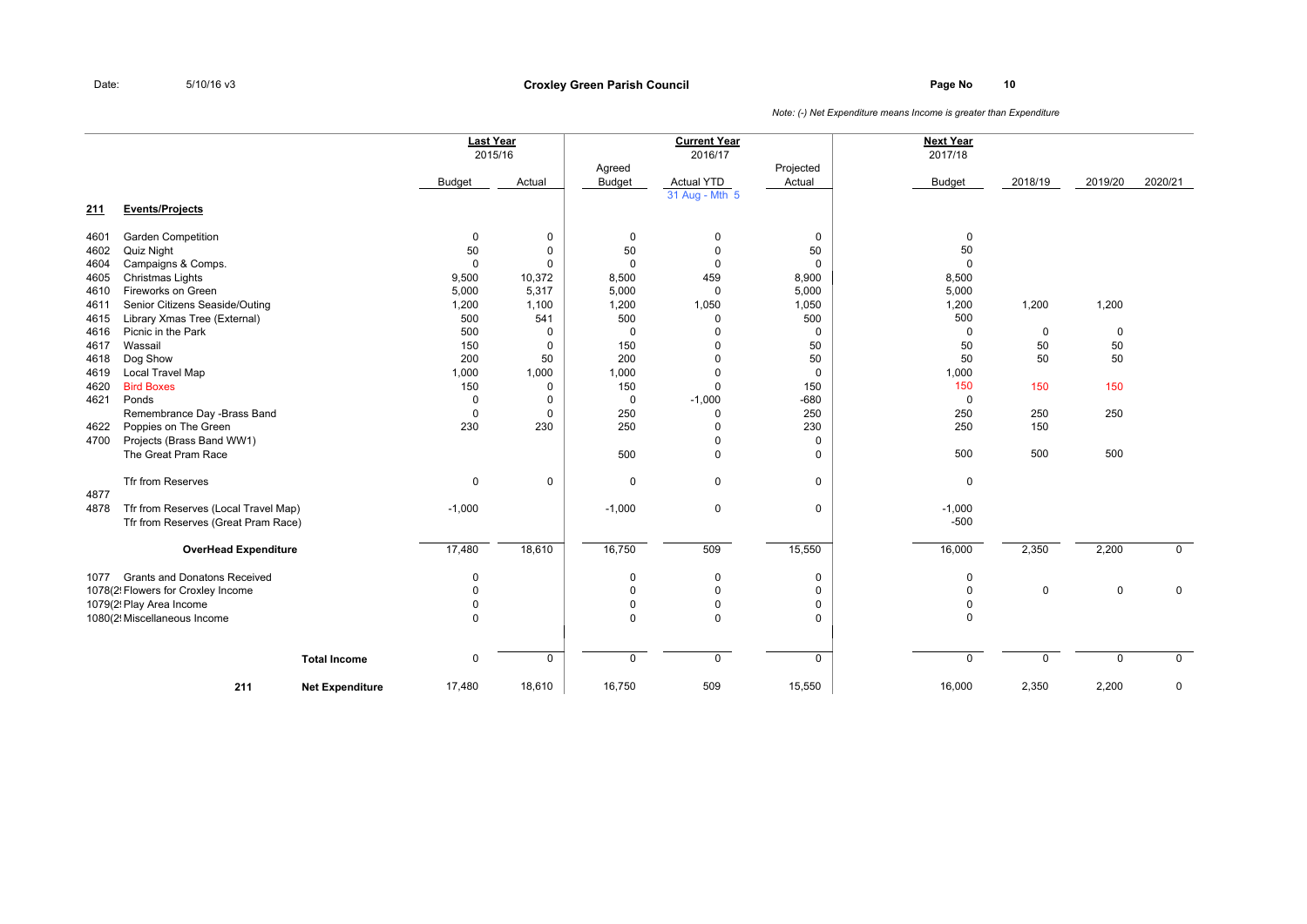**Page No <sup>11</sup> Croxley Green Parish Council**

|                      |                                                                      | <b>Last Year</b><br>2015/16 |        |                  | <b>Current Year</b><br>2016/17 |                     | <b>Next Year</b><br>2017/18 |              |             |              |
|----------------------|----------------------------------------------------------------------|-----------------------------|--------|------------------|--------------------------------|---------------------|-----------------------------|--------------|-------------|--------------|
| <u>221</u>           | <u>MSC</u>                                                           | Budget                      | Actual | Agreed<br>Budget | Actual YTD<br>31 Aug - Mth 5   | Projected<br>Actual | Budget                      | 2018/19      | 2019/20     | 2020/21      |
| 4042<br>4830<br>4880 | <b>Equipment Maintenance</b><br>Tfr to MSC Fund<br>Tfr from MSC Fund | 1000<br>0                   | 1,000  | 1000<br>0<br>0   | 0<br>0<br>0                    | 0<br>U<br>0         | 1,000<br>$\Omega$<br>0      |              |             |              |
|                      | <b>OverHead Expenditure</b>                                          | 1,000                       | 1,000  | 1,000            | $\mathbf{0}$                   | 0                   | 1,000                       | <sup>0</sup> | 0           | $\mathbf{0}$ |
| 1063                 | MSC 2/3 TRDC Contribution to Repairs                                 | 0                           | U      | 0                | 0                              | 0                   | 0                           | $\mathbf{0}$ | $\mathbf 0$ | $\mathbf 0$  |
|                      | 221<br><b>Net Expenditure</b>                                        | 1,000                       | 1,000  | 1,000            | 0                              | 0                   | 1,000                       | $\mathbf{0}$ | 0           | $\mathbf 0$  |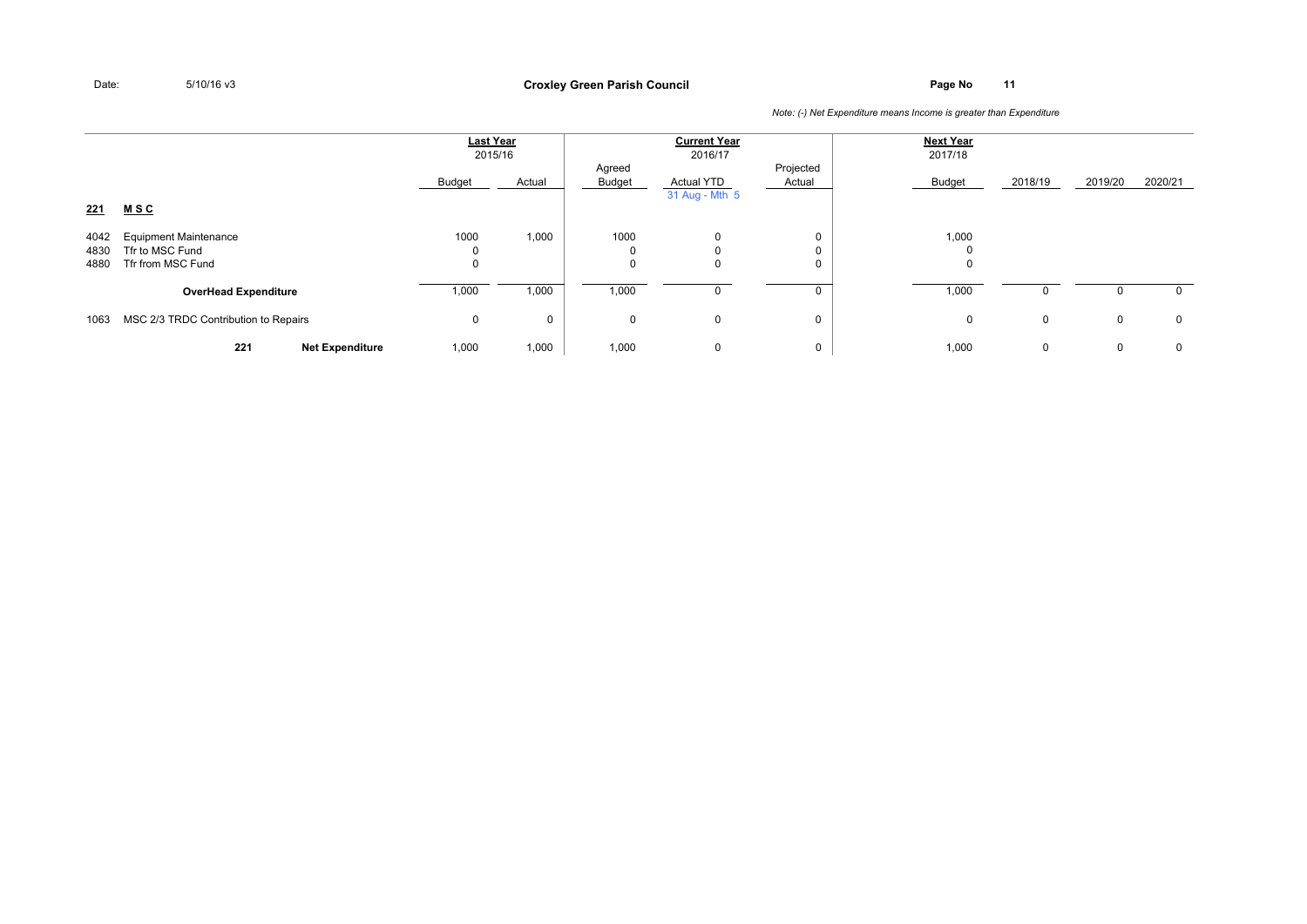### **Page No <sup>12</sup> Croxley Green Parish Council**

|              |                                                           |               | <b>Last Year</b><br>2015/16 |                         | <b>Current Year</b><br>2016/17 |                     | <b>Next Year</b><br>2017/18 |             |             |             |
|--------------|-----------------------------------------------------------|---------------|-----------------------------|-------------------------|--------------------------------|---------------------|-----------------------------|-------------|-------------|-------------|
|              |                                                           | <b>Budget</b> | Actual                      | Agreed<br><b>Budget</b> | <b>Actual YTD</b>              | Projected<br>Actual | <b>Budget</b>               | 2018/19     | 2019/20     | 2020/21     |
| 299          | <b>E &amp; A Capital &amp; Projects</b>                   |               |                             |                         | 31 Aug - Mth 5                 |                     |                             |             |             |             |
| 4932         | <b>War Memorial</b>                                       | 200           | 0                           | 200                     | $\mathbf 0$                    | 0                   | 200                         |             |             |             |
| 4934         | Flowers in Croxley                                        | $\Omega$      | 0                           | $\mathbf 0$             | $\Omega$                       | $\mathbf 0$         | $\Omega$                    |             |             |             |
| 4935         | Project - Village Signs                                   | $\Omega$      | $\Omega$                    | $\Omega$                | $\Omega$                       | $\Omega$            | $\Omega$                    |             |             |             |
| 4936         | School Gardening Clubs                                    | $\mathbf 0$   | $\Omega$                    | $\Omega$                | $\Omega$                       | $\Omega$            | $\Omega$                    |             |             |             |
| 4937         | Development of Play Areas                                 | 5,000         | 5,000                       | $\mathbf 0$             | $\Omega$                       | $\mathbf 0$         | $\Omega$                    |             |             |             |
| 4938         | <b>Brown Bin Caddy Liners</b>                             | 180           | 960                         | 250                     | 320                            | 640                 | 250                         |             |             |             |
| 4970         | Stop Parking on Green Initiative                          | 0             | 0                           | $\Omega$                | $\Omega$                       | 0                   | 0                           |             |             |             |
| 4961         | Commemorative Plaques on oak trees                        | 1,460         | 1,460                       | 1,460                   | $\Omega$                       | $\mathbf 0$         | 1,460                       |             |             |             |
| 4969         | Canal Adoption Scheme/Towing Path works                   | 500<br>300    | $\Omega$                    | 400                     | $\Omega$                       | 100                 | 400                         | 400         | 400         |             |
| 4940<br>4933 | <b>Local Market</b><br>Information Board - Stones Orchard | 1,000         | 471<br>1,000                | 300<br>1,000            | $\Omega$<br>$\Omega$           | 300<br>0            | 300<br>1,000                | 300         | 300         |             |
| 4972         | WW2 VE/VJ Commemorative Service                           | $\mathbf 0$   | 250                         | $\Omega$                | $\Omega$                       | $\Omega$            | $\mathbf 0$                 |             |             |             |
|              | Defribrillators - new                                     |               |                             | 1,500                   | 3,585                          | 1,300               | 1,500                       |             |             |             |
|              | Defribrillators - Maintenance                             |               |                             | 500                     | 327                            | 500                 | 500                         |             |             |             |
|              |                                                           |               |                             |                         |                                |                     |                             |             |             |             |
|              | Transfer Reserves Play Area)                              | 0             | 0                           | $\mathbf 0$             | $\Omega$                       | 0                   | 0                           |             |             |             |
|              | Transfer from Reserves (ex War memorial 2016)             | $-200$        | 0                           | $-200$                  | $\Omega$                       | $\Omega$            | $-200$                      |             |             |             |
|              | <b>Transfer from Reserves</b>                             | $-250$        | 0                           | $-300$                  | $\Omega$                       | $\Omega$            | $\mathbf 0$                 |             |             |             |
|              | Transfer from Reserves (ex tree plaques)                  | $-1,460$      | 0                           | $-1,460$                | $\Omega$                       | 0                   | $-1,460$                    |             |             |             |
|              | Transfer from Reserves (ex Info Board 2005/06)            | $-1,000$      | 0                           | $-1,000$                | $\Omega$                       | $\Omega$            | $-1,000$                    |             |             |             |
|              | <b>OverHead Expenditure</b>                               | 5,730         | 9,141                       | 2,650                   | 4,232                          | 2,840               | 2,950                       | 700         | 700         | $\mathbf 0$ |
|              | 299<br><b>Net Expenditure</b>                             | 5,730         | 9,141                       | 2,650                   | 4,232                          | 2,840               | 2,950                       | 700         | 700         | $\mathbf 0$ |
| 1077         | <b>Grants and Donatons Received</b>                       | $\mathbf 0$   | $\mathbf 0$                 | $\mathbf 0$             | $\Omega$                       | $\mathbf 0$         | $\mathbf 0$                 | $\mathbf 0$ | $\mathbf 0$ |             |
| 1082         | Brown Bin Caddy Liners                                    | 400           | 1,865                       | 400                     | $\Omega$                       | 845                 | 400                         |             |             |             |
|              | <b>Environment &amp; Amenity - Expenditure</b>            | 35,710        | 44,315                      | 31,400                  | 8,535                          | 28,390              | 31,541                      | 15,141      | 14,491      | 12,000      |
|              | Income                                                    | 400           | 1,865                       | 600                     | $\Omega$                       | 845                 | 600                         | 0           | $\mathbf 0$ | $\mathbf 0$ |
|              | <b>Net Expenditure</b>                                    | 35,310        | 42,450                      | 30,800                  | 8,535                          | 27,545              | 30,941                      | 15,141      | 14,491      | 12,000      |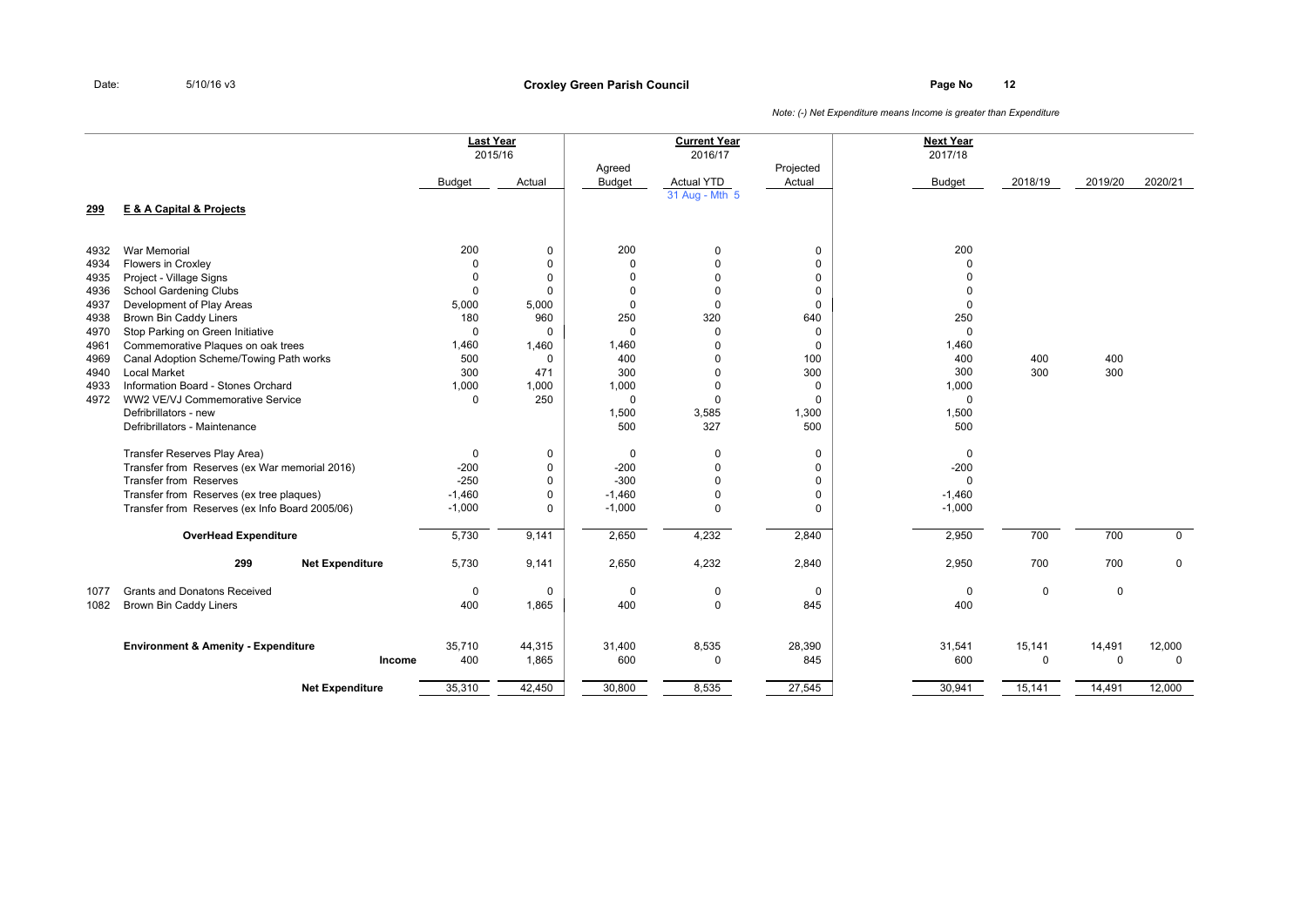**Page No <sup>13</sup> Croxley Green Parish Council**

|            |                                            | <b>Last Year</b><br>2015/16 |        | <b>Current Year</b><br>2016/17 |                   |                     | <b>Next Year</b><br>2017/18 |         |         |         |
|------------|--------------------------------------------|-----------------------------|--------|--------------------------------|-------------------|---------------------|-----------------------------|---------|---------|---------|
|            |                                            | Budget                      | Actual | Agreed<br>Budget               | <b>Actual YTD</b> | Projected<br>Actual | Budget                      | 2018/19 | 2019/20 | 2020/21 |
|            | <b>Planning &amp; Development</b>          |                             |        |                                | 31 Aug - Mth 5    |                     |                             |         |         |         |
| <u>301</u> | Roads & Street Furniture                   |                             |        |                                |                   |                     |                             |         |         |         |
| 4042       | <b>Equipment Maintenance</b>               | 0                           |        | $\mathbf 0$                    | $\mathbf 0$       | 0                   | $\mathbf 0$                 |         |         |         |
| 4043       | Salt Bins/Salt                             | 500                         |        | 500                            | 0                 |                     | 500                         |         |         |         |
| 4047       | Footpath Maintenance                       | 1,000                       |        | 1,000                          | 0                 |                     | 1,000                       |         |         |         |
| 4050       | <b>Bus Shelters</b>                        | 100                         |        | 100                            | 0                 | 0                   | 100                         |         |         |         |
| 4056       | <b>Street Trees</b>                        | 2,000                       |        | 2,000                          | 0                 | 2,000               | 2,000                       | 2,000   | 2,000   |         |
|            | CMS Grant for Footpath Maint               | $-1,000$                    |        | $-1,000$                       | 0                 | 0                   | $-1,000$                    |         |         |         |
|            | Tfr from Reserves (ex Salt Bins/Salt 2016) | $-500$                      |        | $-500$                         | 0                 | 0                   | $-500$                      |         |         |         |
|            | Tfr from Reserves ex Equipment Maint       | 0                           |        | $\Omega$                       | 0                 | 0                   | $\Omega$                    |         |         |         |
|            | From Reserves (ex Street Trees -2016)      | $-500$                      |        | $-2,000$                       | 0                 | $-2,000$            | $-2,000$                    |         |         |         |
|            | <b>OverHead Expenditure</b>                | 1,600                       | 0      | 100                            | 0                 | 0                   | 100                         | 2,000   | 2,000   | 0       |
|            | 301<br><b>Net Expenditure</b>              | 1,600                       | 0      | 100                            | 0                 | 0                   | 100                         | 2,000   | 2,000   | 0       |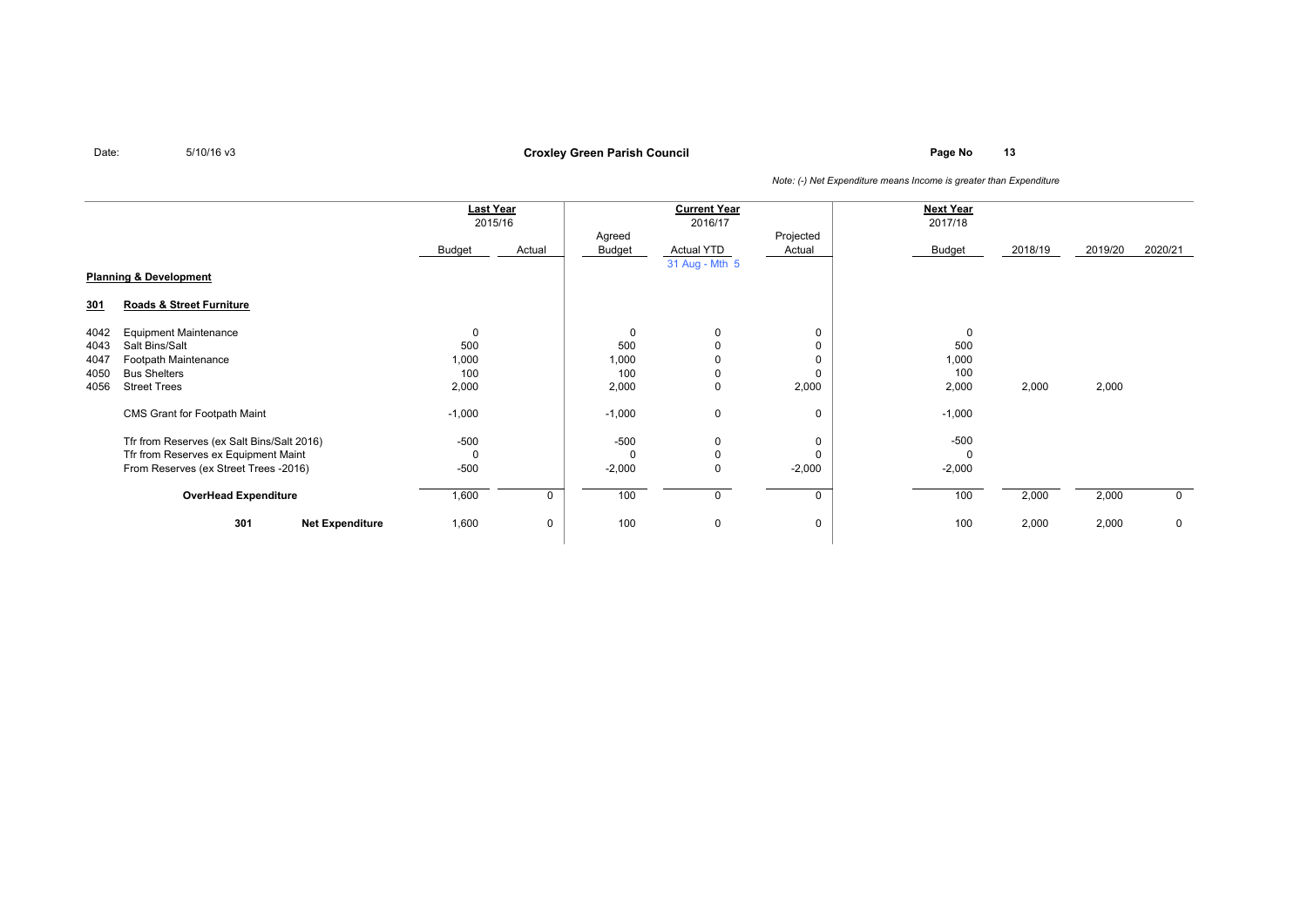**Page No <sup>14</sup> Croxley Green Parish Council**

|      |                               |        | Last Year<br>2015/16 | <b>Current Year</b><br>2016/17 |                                     |                     | <b>Next Year</b><br>2017/18 |         |         |         |
|------|-------------------------------|--------|----------------------|--------------------------------|-------------------------------------|---------------------|-----------------------------|---------|---------|---------|
|      |                               | Budget | Actual               | Agreed<br><b>Budget</b>        | <b>Actual YTD</b><br>31 Aug - Mth 5 | Projected<br>Actual | Budget                      | 2018/19 | 2019/20 | 2020/21 |
| 302  | <b>Community Bus</b>          |        |                      |                                |                                     |                     |                             |         |         |         |
| 4702 | <b>Community Bus</b>          | 6,900  | 6,760                | 6,900                          | 2,860                               | 6,900               | 6,900                       | 6,900   | 6,900   | 6,900   |
|      | <b>OverHead Expenditure</b>   | 6,900  | 6,760                | 6,900                          | 2,860                               | 6,900               | 6,900                       | 6,900   | 6,900   | 6,900   |
|      | 302<br><b>Net Expenditure</b> | 6,900  | 6,760                | 6,900                          | 2,860                               | 6,900               | 6,900                       | 6,900   | 6,900   | 6,900   |